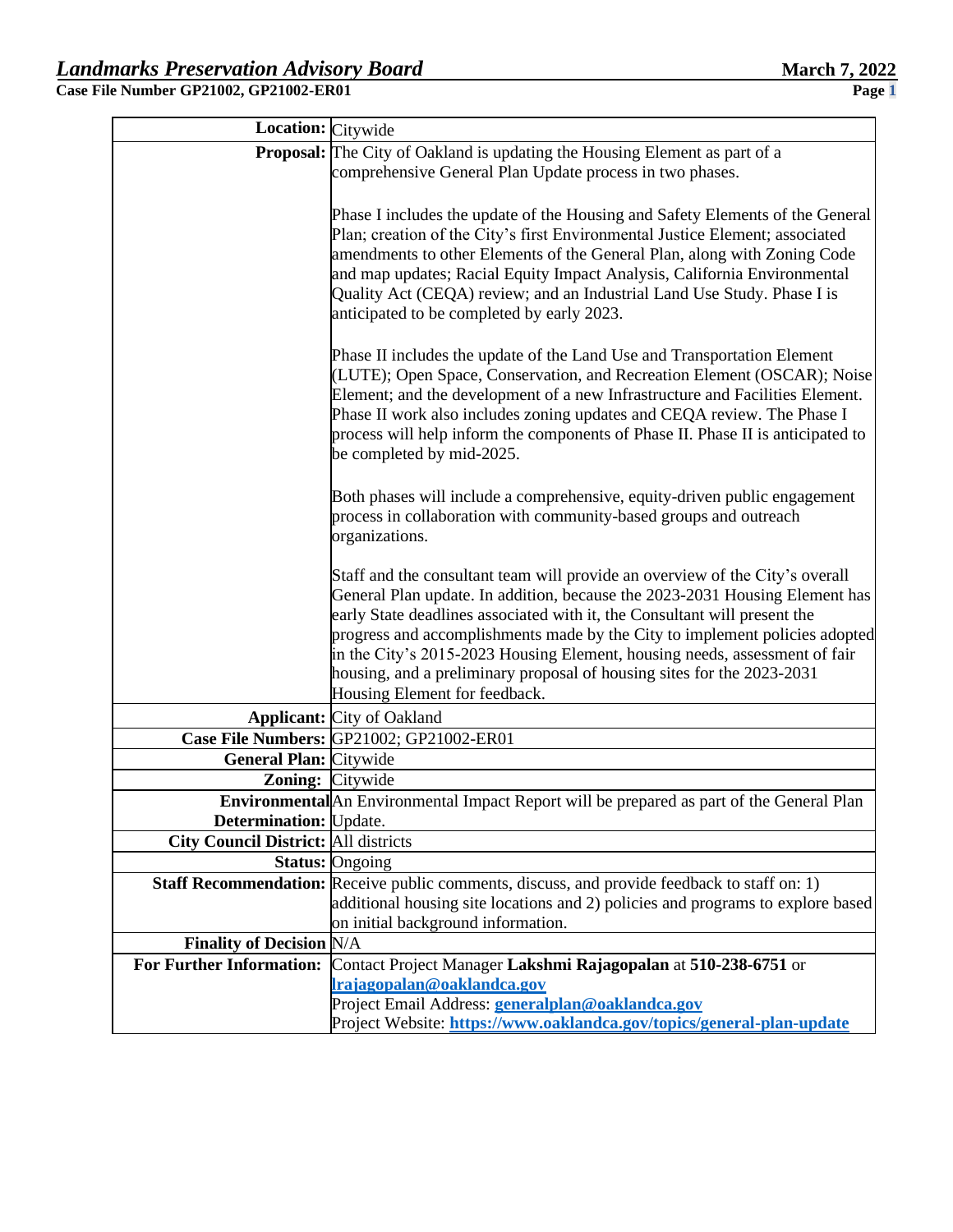## **SUMMARY**

Staff has prepared this Report to inform the Landmarks Preservation Advisory Board about the City's General Plan Update process and 2023-2031 Housing Element Update, and to begin public discourse on housing-related issues. This report provides an overview of the General Plan and the Housing Element. It also summarizes new Housing Element requirements, outlines the project schedule, outreach approach, initial findings on the progress and accomplishments made by the City made to implement policies adopted in the City's existing 2015-2023 Housing Element, housing needs, assessment of fair housing, and preliminary housing sites.

# **BACKGROUND**

The City of Oakland's General Plan is a policy document and consisting of various topical "Elements"; and establishes a citywide vision and consistent direction for city policy and future development. It reflects community priorities, values, and includes supporting goals, policies, and implementation measures to achieve the community's vision.

It has been over 20 years since the City of Oakland has comprehensively updated its various General Plan Elements. Given this length of time and the critical need to update the General Plan, the Planning  $\&$ Building Department (PBD), in coordination with multiple other City departments, is leading a Citywide comprehensive General Plan Update process that will allow Oaklanders to come together to create a visionary blueprint for a just and fair Oakland.

In the fall of 2020, the City convened a series of listening sessions with staff from City departments and other local government agencies, each of the eight City Councilmembers (in some instances comments were given through Council staff on behalf of the Councilmember), the City Administrator, the Mayor, and representatives from 41 Community-Based Organizations (CBOs). The interviews informed the General Plan Update scope of work, helping to identify key issues that need to be addressed in the General Plan Update and to develop strategies for equitable, meaningful participation.

# **GENERAL PLAN UPDATE**

The General Plan Update (GPU) is an opportunity for all Oaklanders to work together to create a visionary blueprint for the future of the City over the next two decades, shaped by the City's commitment to intentionally integrate principles of fairness and justice into all City policies. The update will occur in two phases, guided by a set of core principles rooted in equity:

- Phase I includes the update of the Housing and Safety Elements; creation of the City's first Environmental Justice Element; associated amendments to other Elements, along with Zoning Code and map updates; Racial Equity Impact Analysis, California Environmental Quality Act (CEQA) review; and an Industrial Land Use Policy. Phase I is anticipated to be completed by early 2023.
- Phase II includes the update of the Land Use and Transportation Element (LUTE); Open Space, Conservation, and Recreation Element (OSCAR); Noise Element; and the development of a new Infrastructure and Facilities Element. Phase II work also includes zoning updates and CEQA review. The Phase I process will help inform the components of Phase II. Phase II is anticipated to be completed by mid-2025.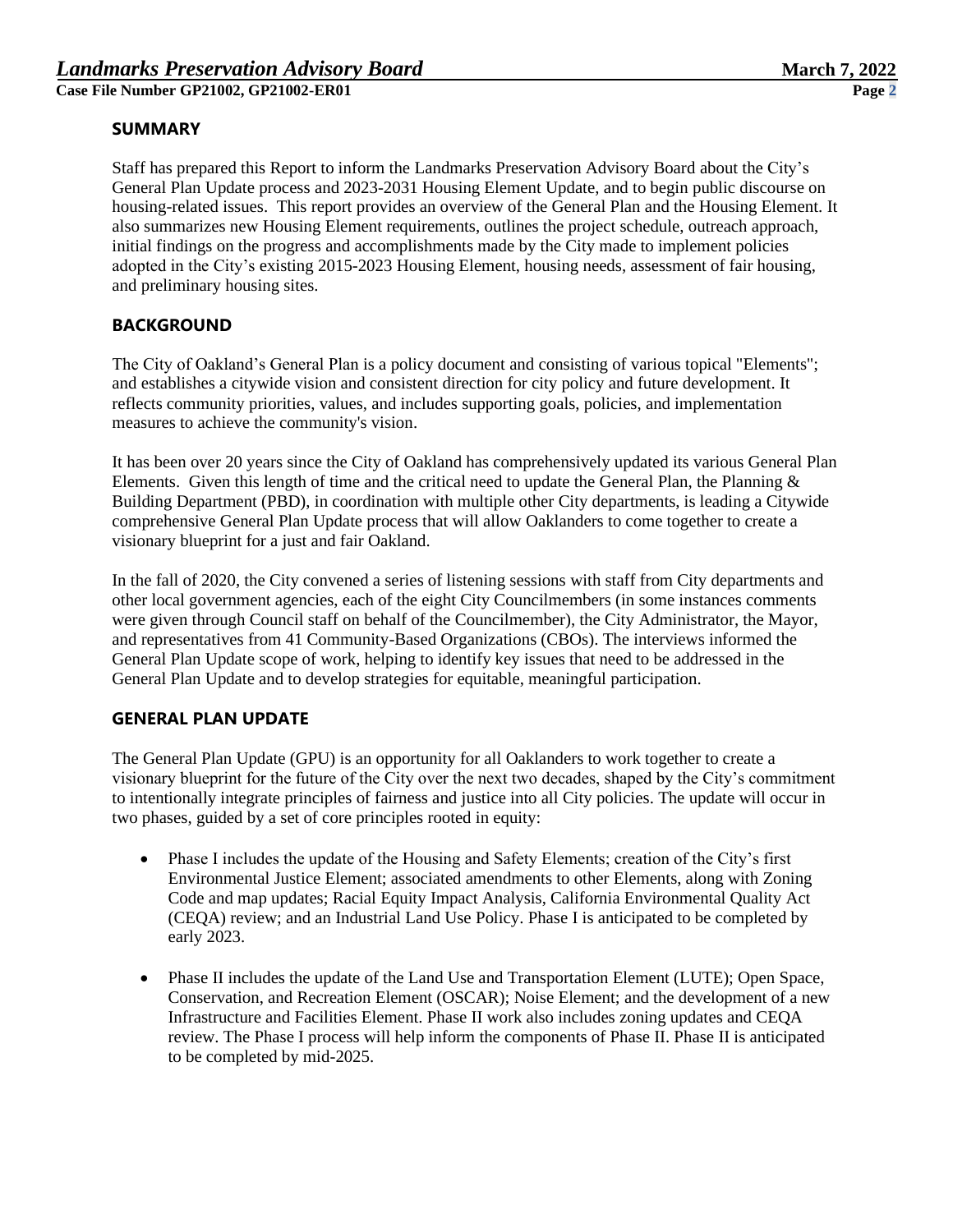The GPU process will build upon past and ongoing city plans, initiatives, studies, and projects in terms of lessons learned, staff insights, and data collected. Many of these projects and programs have also developed innovative and equitable public engagement programs that will serve as models for this process.  

Both phases of the GPU will be guided by a comprehensive, collaborative, accessible, inclusive, and equity-driven public engagement approach that focuses on communities impacted by environmental harm, health stress and other barriers to opportunity, while also being inclusive of the City as a whole. 

### *General Plan Consultant Team*

On November 29, 2021, pursuant to [Ordinance No. 88847 C.M.S.,](https://oakland.legistar.com/LegislationDetail.aspx?ID=5138691&GUID=34543EF7-0D1A-438E-A7D4-D8D0CB51420B&Options=&Search=) an[d Ordinance No. 88848 C.M.S](https://oakland.legistar.com/LegislationDetail.aspx?ID=5138722&GUID=F5188879-B227-444B-BCA9-DDA38C691EBF&Options=&Search=), the City finalized the General Plan Update Consultant Team and kicked off the GPU project.

- **Technical Consultant Team:** The Technical Consultant Team is being led by Dyett & Bhatia (DB), an innovative and experienced urban planning firm. The Technical Consultant Team includes as partners: Environmental Science Associates, Kittelson & Associates, Toole Design, Page & Turnbull, Economic & Planning Systems, BKF Engineers, PolicyLink, and Environmental Justice Solutions.
- **Community Consultant Team:** The Community Consultant Team is being led by the Deeply Rooted (DR) Collaborative, which includes EastSide Arts Alliance, Just Cities Institute, and Urban Strategies Council. Partners include: Black Cultural Zone, The Village, Malonga Arts Residents Association, Oakland Asian Cultural Center Association, House/Full of Blackwomen, Lao Family Community Development, Inc., CURYJ, The Unity Council, the West Oakland Environmental Indicators Project (WOEIP), and Black Arts Movement Business District, CDC.

The GPU process will be instrumental in promoting cultural understanding and historical healing in a diverse and changing community. It will be important to give voice to the many cultures that have created—and are still transforming—Oakland. The process must begin by acknowledging the detrimental impacts that past governmental and planning practices have had on Oakland's communities, specifically Ohlone, Black, Asian, Latinx, Muslim, immigrant and refugee communities. The GPU is an opportunity to work to eliminate the root causes of inequity, to undo the harms of the past, and to integrate the principle of fairness into today's planning policies.

## **GENERAL PLAN ELEMENTS**

California Government Code Section 65302 requires specific topics, also called "Elements," to be covered in a General Plan. *Table 1* summarizes the seven required General Plan Elements and the topics covered.

| <b>Required General Plan</b>                                                                             | <b>Required Content</b>                                                      |  |  |  |
|----------------------------------------------------------------------------------------------------------|------------------------------------------------------------------------------|--|--|--|
| <b>Element</b>                                                                                           |                                                                              |  |  |  |
| Phase I of the General Plan Update includes the update of the Housing and Safety Elements of the General |                                                                              |  |  |  |
| Plan and creation of the City's first Environmental Justice Element.                                     |                                                                              |  |  |  |
| Housing Element                                                                                          | The Housing Element analyzes Oakland's housing conditions and needs for all  |  |  |  |
|                                                                                                          | income levels, including lower income households and households with special |  |  |  |
|                                                                                                          | needs. It provides various programs to create a variety of housing to meet   |  |  |  |
|                                                                                                          | Oakland's housing needs. Additionally, the Housing Element must identify     |  |  |  |

| <b>Table 1:</b> General Plan Elements |
|---------------------------------------|
|---------------------------------------|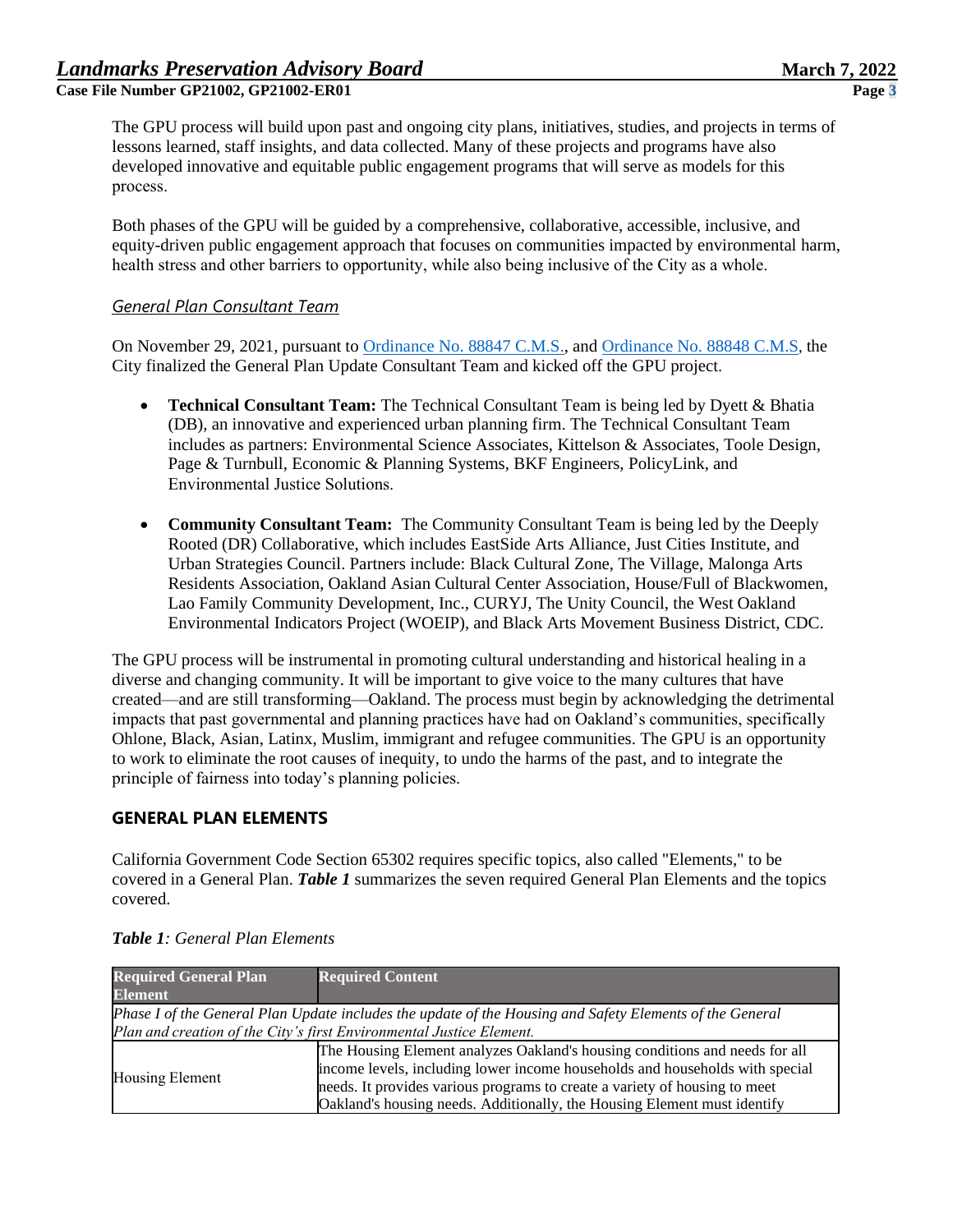| <b>Required General Plan</b><br><b>Element</b> | <b>Required Content</b>                                                                                                                                                                                                                                                                                                                                                                                                                                                                                                                                                                                                                                                                                               |
|------------------------------------------------|-----------------------------------------------------------------------------------------------------------------------------------------------------------------------------------------------------------------------------------------------------------------------------------------------------------------------------------------------------------------------------------------------------------------------------------------------------------------------------------------------------------------------------------------------------------------------------------------------------------------------------------------------------------------------------------------------------------------------|
|                                                | adequate sites for housing and demonstrate the availability and realistic capacity<br>for development on those sites. This element implements the declaration of State<br>law that the availability of housing is a matter of vital statewide importance. It is<br>more specific and directive than other General Plan elements, with detailed<br>guidance, reviews, and deadlines. The California Department of Housing and<br>Community Development (State HCD) must review and certify the Housing<br>Element. Jurisdictions must also submit annual progress reports. In Oakland (and<br>most major cities), the Housing Element must be revised and submitted to State<br>HCD for review on an eight-year cycle. |
|                                                | Oakland's current 2015-2023 Housing Element was adopted in 2014 and is<br>required to be revised and adopted for the next eight-year cycle (2023-2031) by the<br>end of January 2023 <sup>1</sup>                                                                                                                                                                                                                                                                                                                                                                                                                                                                                                                     |
| <b>Safety Element</b>                          | A successful Safety Element reduces potential short and long-term risks of death,<br>injuries, property damage, and economic dislocation resulting from fires, floods,<br>droughts, earthquakes, landslides, climate change; as well as local hazards. As a<br>result of several recent legislative changes, local jurisdictions are required to<br>review and revise Safety Elements upon each revision of the Housing Element to<br>address and update hazards related to flooding, fires and to include climate<br>adaptation and resilience strategies.                                                                                                                                                           |
|                                                | Oakland's current Safety Element was adopted in 2004 and subsequently amended<br>to incorporate the City's Local Hazard Mitigation Plan in 2012, 2016, and 2021.                                                                                                                                                                                                                                                                                                                                                                                                                                                                                                                                                      |
| <b>Environmental Justice Element</b>           | Senate Bill 1000, passed in 2016, requires that cities and counties with<br>disadvantaged communities adopt environmental justice policies or an<br>Environmental Justice Element. These must include objectives and policies to<br>reduce health risks in disadvantaged communities, promote civic engagement in<br>the public decision-making process, and prioritize programs that address the needs<br>of disadvantaged communities. The overall legislative purpose of Senate Bill 1000<br>is to address the unique and compounded health risks in environmental justice<br>communities by decreasing pollution exposure, increasing community assets, and<br>improving overall health.                          |
|                                                | Under SB 1000, Oakland is required to adopt an Environmental Justice Element,<br>either standalone or interwoven with other Elements, at the same time that the<br>Housing and Safety Elements are updated.                                                                                                                                                                                                                                                                                                                                                                                                                                                                                                           |
| Infrastructure and Facilities Element.         | Phase II of the General Plan Update includes the update of the Land Use and Transportation Element (LUTE);<br>Open Space, Conservation, and Recreation Element (OSCAR); Noise Element; and the development of a new                                                                                                                                                                                                                                                                                                                                                                                                                                                                                                   |
|                                                | The Land Use Element is intended to promote the community's vision for growth<br>via equitable and accessible distribution of different land uses, including<br>residential, commercial, industrial, agricultural, and open space.                                                                                                                                                                                                                                                                                                                                                                                                                                                                                    |
| Land Use Element                               | In Oakland, the current Land Use Element is contained in the Land Use and<br>Transportation Element (LUTE), adopted in 1998.                                                                                                                                                                                                                                                                                                                                                                                                                                                                                                                                                                                          |
|                                                | The Estuary Policy Plan (EPP) establishes the General Plan land use policies for<br>lands between Interstate 880 and the Oakland waterfront. The EPP was adopted as<br>part of the LUTE in 1999.                                                                                                                                                                                                                                                                                                                                                                                                                                                                                                                      |
| Circulation Element                            | The Circulation Element identifies the general location and extent of existing and<br>future transportation networks in Oakland for all users (automobile, pedestrian,<br>bicycle, and trucks), public transportation routes and terminals, and public utilities<br>(water, sewer, stormwater, communications).                                                                                                                                                                                                                                                                                                                                                                                                       |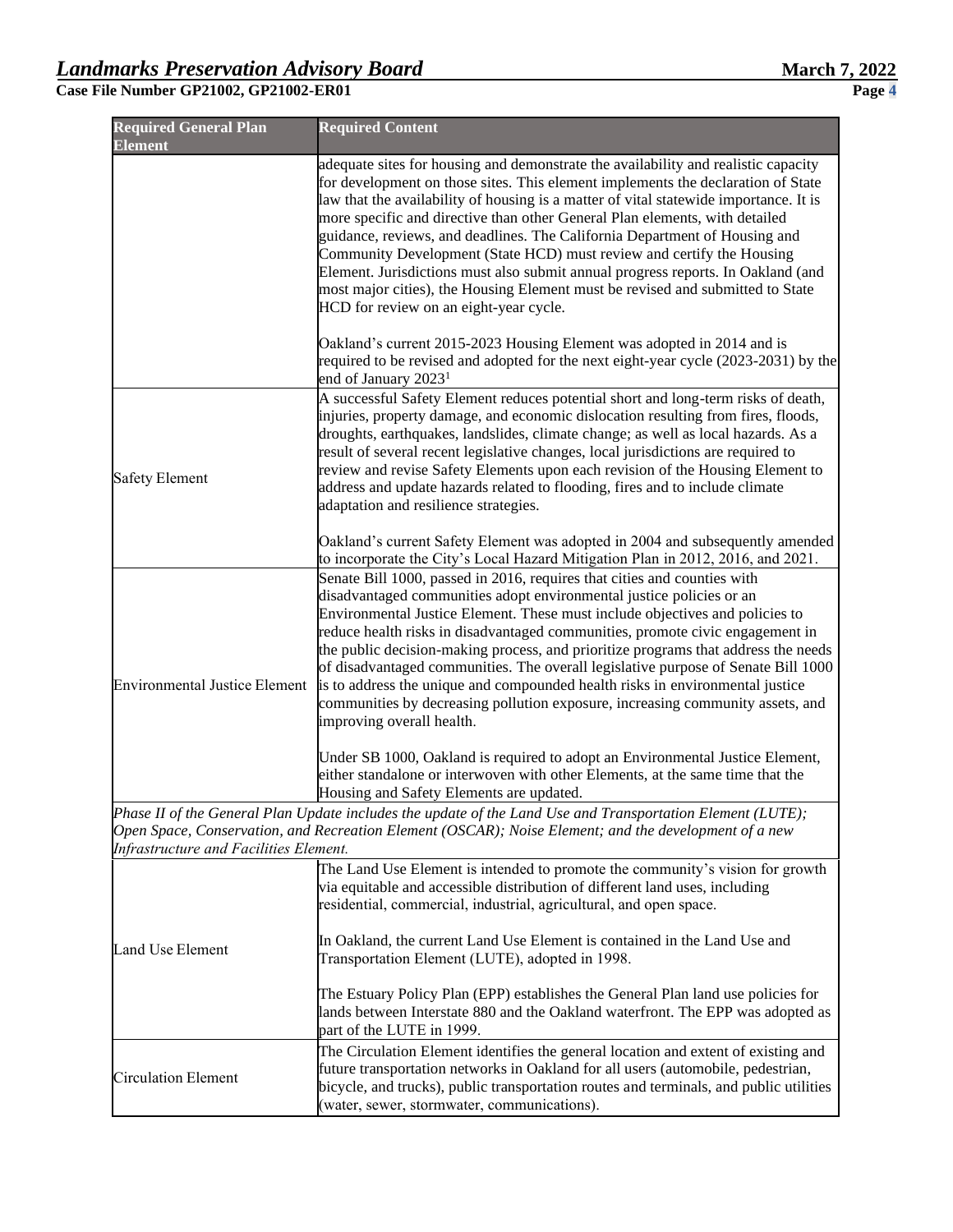| <b>Required General Plan</b><br><b>Element</b> | <b>Required Content</b>                                                                                                                                                                                                                                                                                                                                                                 |
|------------------------------------------------|-----------------------------------------------------------------------------------------------------------------------------------------------------------------------------------------------------------------------------------------------------------------------------------------------------------------------------------------------------------------------------------------|
|                                                | By statute, the Circulation Element must correlate directly with the Land Use<br>Element.                                                                                                                                                                                                                                                                                               |
|                                                | In Oakland, the 1998 Land Use and Transportation Element (LUTE), the 1999<br>Estuary Policy Plan (EPP), the 2019 Oakland Bike Plan, and the 2017 Pedestrian<br>Plan establish the General Plan circulation policies.                                                                                                                                                                    |
| Open Space Element                             | The Open Space Element identifies valuable undeveloped areas of land or water<br>designated as open space in Oakland and creates a long-term plan to preserve<br>them. The Conservation Element describes Oakland's natural resources and<br>establishes goals and policies to preserve, enhance, and develop them. The Open<br>Space Element must correlate with the Land Use Element. |
|                                                | In Oakland, open space is covered in the City's Open Space, Conservation and<br>Recreation Element (OSCAR), adopted in 1996.                                                                                                                                                                                                                                                            |
| <b>Conservation Element</b>                    | The Conservation Element describes Oakland's natural resources and establishes<br>goals and policies to preserve, enhance, and develop them. The Conservation<br>Element must correlate with the Land Use Element.<br>In Oakland, conservation is covered in the City's Open Space, Conservation and<br>Recreation Element (OSCAR), adopted in 1996.                                    |
|                                                |                                                                                                                                                                                                                                                                                                                                                                                         |
| Noise Element                                  | The Noise Element describes the local noise environment and analyzes current and<br>projected noise levels. It outlines policies and implementation measures to address<br>existing and foreseeable noise problems.                                                                                                                                                                     |
| $\mathbf{r}$                                   | Oakland's Noise Element was adopted in 2005.                                                                                                                                                                                                                                                                                                                                            |

Notes: 

 $\vert$ 1: All cities have a 120-day grace period, and the housing element is considered compliant if adopted during this time. 

State law also allows a jurisdiction to include within its General Plan any other elements as it sees fit. Although not required by State Law, the City is preparing a new Infrastructure and Facilities Element as part of the General Plan Update. The Infrastructure and Facilities Element will provide overarching goals and policies for city infrastructure over the long term, reflecting capital improvements identified in the LUTE, OSCAR, Safety, and other General Plan elements.  The City is also preparing an Industrial Lands policy which will identify the most suitable sites for heavy industry accounting for livability and proximity to "sensitive uses," and use zoning and land use tools to achieve equitable outcomes.

## **PROJECT TIMELINE**

See **Attachment A** for the GPU Phase 1 Project Timeline. As stated above, the GPU will occur in two phases. Phase 1 is anticipated to be completed in early 2023 and Phase 2 in mid 2025.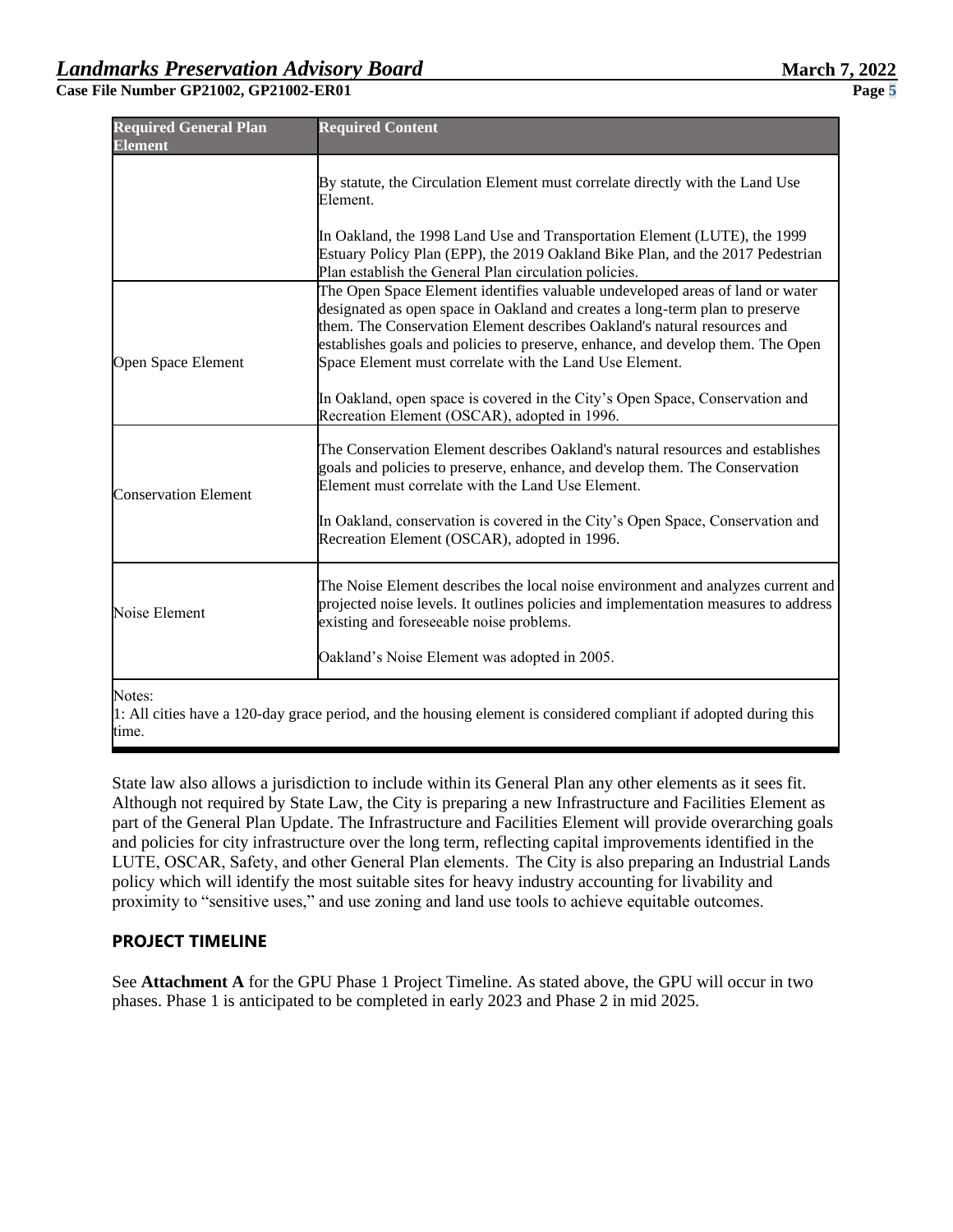## **COMMUNITY ENGAGEMENT**

### *General Plan Update Scoping*

During the fall of 2020, Planning staff, with assistance from a planning consulting firm that was funded via a technical assistance grant from the Metropolitan Transportation Commission (MTC), held a series of listening sessions with: staff from City departments and other local government agencies, each of the eight City Councilmembers (in some instances comments were given through Council staff on behalf of the Councilmember), the City Administrator, the Mayor, and representatives from 41 CBOs. The interviews sought to identify key issues that need to be addressed in the General Plan Update and to develop strategies for equitable, meaningful participation.

The feedback received during those listening sessions helped inform the [General Plan Update Technical](https://www.oaklandca.gov/resources/general-plan-technical-memo-principles-issues-and-potential-framework)  [Memorandum.](https://www.oaklandca.gov/resources/general-plan-technical-memo-principles-issues-and-potential-framework) This memorandum was not a final nor rigid blueprint for the General Plan Update process. Rather, it has been used to inform the development of a Request for Proposals (RFP) for the General Plan consultant services.

The following are initial guiding principles for an inclusive planning and engagement process for the General Plan Update, based on the feedback received during the listening sessions conducted in fall 2020. More details regarding these principals can be found on the project website and were also included in the RFP. These guiding principles are a first step in working out a shared vision with all Oaklanders that will serve as a foundation for the General Plan:

- *Equity and Environmental Justice*
- *Transparency*
- *Relevance and Clarity*
- *Focused Planning Process*
- *Flexible and Adaptable Process*
- *Strategic and Long-Range Thinking*
- *Interdepartmental Coordination*
- *Inter-Agency Coordination*
- *Important Role of Community-Based Organizations (CBOs)*
- *Youth Engagement*
- *Place-based Approach*

#### *General Plan Update Engagement Process*

The City of Oakland General Plan Update (GPU) will be a collaborative planning process to address citywide needs and plan for a vibrant future for all Oakland residents. Community engagement will be the cornerstone of the GPU process in order to ensure that the final Plan accurately and holistically represents the city and its diverse residents. The community engagement effort will comprise of an extensive outreach process, with the intention of engaging stakeholders throughout the community, with additional resources dedicated to engaging communities historically underrepresented and excluded from traditional planning processes and often most disparately and negatively impacted by City policies. All community input shared will be used to "ground truth" data based on peoples' lived experience, inform areas of focus for General Plan elements, and guide development of General Plan policies. Events will occur in parts of Oakland where the following communities reside: unhoused, formerly incarcerated, low-income, Asian, Pacific Islander, Black, Latinx, multiracial, and community experiencing environmental injustice.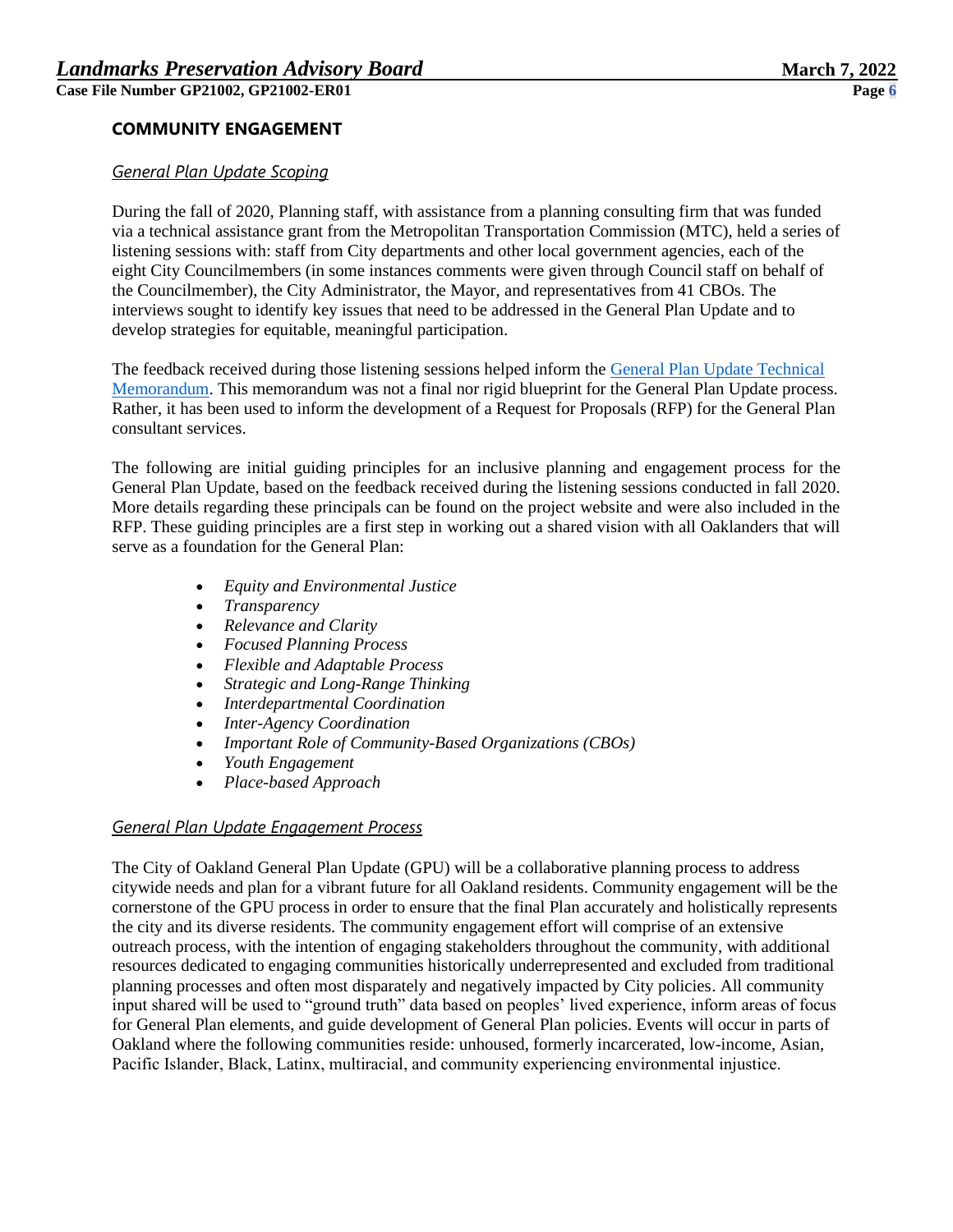The engagement effort will be co-led by City staff, the Community Consultant team, Deeply Rooted (DR), who will lead neighborhood-focused community outreach; and the Technical Consultant, Dyett & Bhatia (D&B), who will lead supplementary citywide outreach events and provide support to the Community Consultant. The outreach process will include the following engagement components:

- **Engagement by City Staff:** Ahead of the work that will be done by the General Plan Update Consultant Team, City staff has already begun an outreach campaign to begin reaching out to Oaklanders, including presentations to the Oakland Shoreline Leadership Academy (August 2021), West Oakland Community Action Plan (WOCAP) Steering Committee (December 2021) and to the Healthy Development Guidelines (HDG) Project Management Team (December 2021).
- **General Plan Website and Social Media:** The [General Plan Update website](https://www.oaklandca.gov/topics/general-plan-update) provides key project information, community meeting dates, and project updates. Community members can sign up for updates via [email](https://www.oaklandca.gov/topics/general-plan-update#general-plan-e-mail-updates) and social media. The City also recently completed [the first of a](https://www.oaklandca.gov/news/2021/general-plan-update-video-series)  [video series about the General Plan Update](https://www.oaklandca.gov/news/2021/general-plan-update-video-series) about the Plan, the process, and progress toward a City that works for all Oaklanders.
- **Neighborhood Workshops and Community Hubs:**
	- o The neighborhood workshops and townhalls will introduce the General Plan process and seek community input and priorities on a variety of topics, including land use, open space, parks and recreation, safety, environmental justice, and other topics. They will identify local issues of concern and solutions to address them. Participants can share their input using interactive tools, or through the complementary online survey.
	- o Community hub events will be large outdoor cultural and community events that bring Oaklanders together through art, performance, celebration, and the sharing of visions, issues and solutions for the future of Oakland. Community members will be able to share their stories of Oakland past and present, vision for the future, and receive information for current support.
	- o Information on neighborhood workshops and community hubs will be provided via the [General Plan Update website,](https://www.oaklandca.gov/topics/general-plan-update#community-events-and-public-meetings) e-newsletters, and social media updates.
- **Popup Outreach**: Mobile pop-ups will meet people where they are in the community membership meetings, farmers markets, outside a grocery store, a park, a mall, Akoma Market, etc. Pop-ups will include a variety of activities, including hearing Oaklanders stories; sharing history and context on housing, environmental justice and other General Plan topics; and activities to gather community input for various General Plan topics. Information on popup outreach and feedback received will be provided on the [General Plan Update website.](https://www.oaklandca.gov/topics/general-plan-update#community-events-and-public-meetings)
- **Youth Engagement:** Youth engagement strategy will complement the participation strategies led by the Community Consultant within frontline communities. These organizations can help identify youth engagement coordinators who will partner with the Consultant Team to assist in concept development, planning, logistics, and notification for public participation strategies. Youth engagement coordinators will be provided with training and a stipend. In addition to community outreach, the Consultant will collaborate with high schools, youth organizations, as well as young professionals' groups to organize youth-focused opportunities to receive feedback from this targeted demographic.
- **Stakeholder Meetings and Interest-Based Focus Group Meetings:** Stakeholders include key groups with specific interest in social equity/inclusion, economic development and opportunity,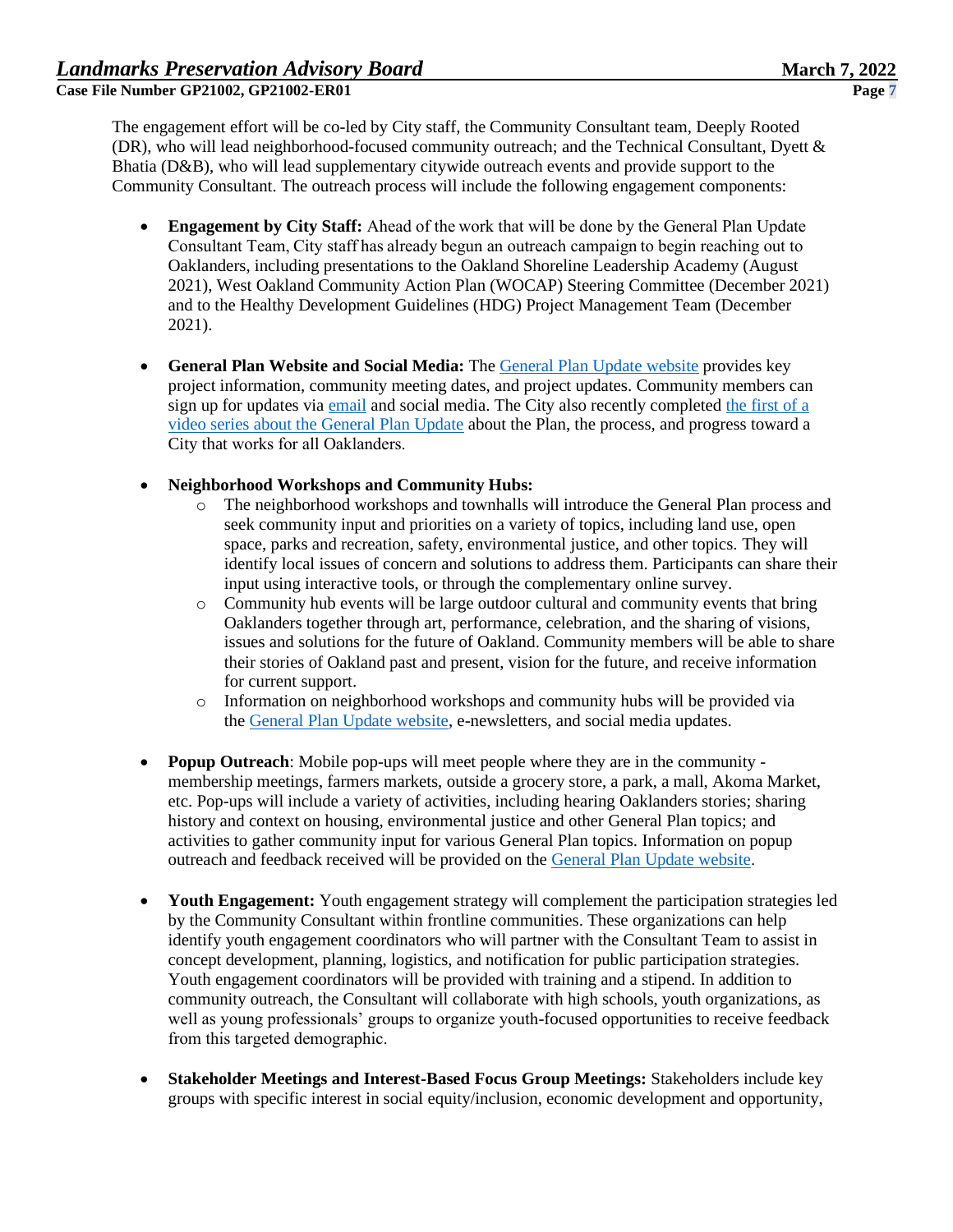housing, fire/public safety, Downtown, small businesses, public art, historic preservation, medical centers, schools, public health, and others. The meetings will focus on specific topics related to the General Plan, clarify differences in priorities and build common, collaborative ground. Participants may be grouped and invited to attend specific meetings based upon their role and meeting topics, at various points in the process. 

- **Technical Advisory Committee:** The Technical Advisory Committee (TAC) is comprised of internal City department representatives as well as other Oakland-based, neighboring, and regional governmental agency representatives. The TAC serves to advise on key strategies to address Oakland's big issues related to housing, environmental justice, safety, and other topics; review community input collected at key points in the process; and inform, discuss, and provide technical direction on policies and actions. The first TAC meeting was held on December 2, 2021, and TAC members provided initial guidance and ideas on topics to address in the General Plan.
- **Equity Working Group:** The Equity Working Group (EWG) will be comprised of individuals who have been highly engaged in Oakland housing, safety and environmental justice, land use issues and solutions. The EWG will work with the City Staff and the General Plan team to make sure that Housing, Safety, Environmental Justice, Land Use, Transportation, Zoning Code, Noise, and Open Space/Conservation/Recreation Policies, and key issues align with community concerns and needs. The EWG will also support outreach efforts to ensure that geographies and populations that are most burdened by environmental justice are engaged in identifying community needs and assets and providing feedback on proposed solutions. EWG members will be provided with a stipend. Deeply Rooted Collaborative began recruitment for the EWG on December 22, 2021. The recruitment concluded on February 6, 2022. The recruitment flyers and applications (online and paper) were promoted on social media, the [General Plan Update website,](https://www.oaklandca.gov/news/2021/join-the-oakland-general-plan-equity-working-group) and the listserv. In addition, staff worked with Oakland Public Library and Oakland Parks and Recreation Department to promote EWG recruitment by sharing the flyers and applications.
- **Study Sessions with Decisionmakers:** The Planning Commission, City Council, and various boards and commissions will be active participants in the GPU and will have opportunities to provide direction at each Stage in the process. The project team will check in with these decisionmaking bodies at key milestones to ensure that the project remains on the right track in terms of process, direction, and overall vision. Engagement will take the form of study sessions and informational presentations to review products and generate feedback on drafts.

Finally, outreach will also take place through distribution of a citywide postcard mailer, and enewsletters, and online surveys. 

## **HOUSING ELEMENT UPDATE**

The Housing Element is one of the required elements of Oakland's General Plan as mentioned in *Table 1*. It is an eight-year blueprint and framework to meet the housing needs of all people within the community at all economic levels, including low-income households and households with special needs.

## *REGIONAL HOUSING NEEDS ALLOCATION*

Every eight years, the State Department of Housing and Community Development (State HCD) projects the housing need for the state, referred to as the Regional Housing Needs Allocation (RHNA). Per State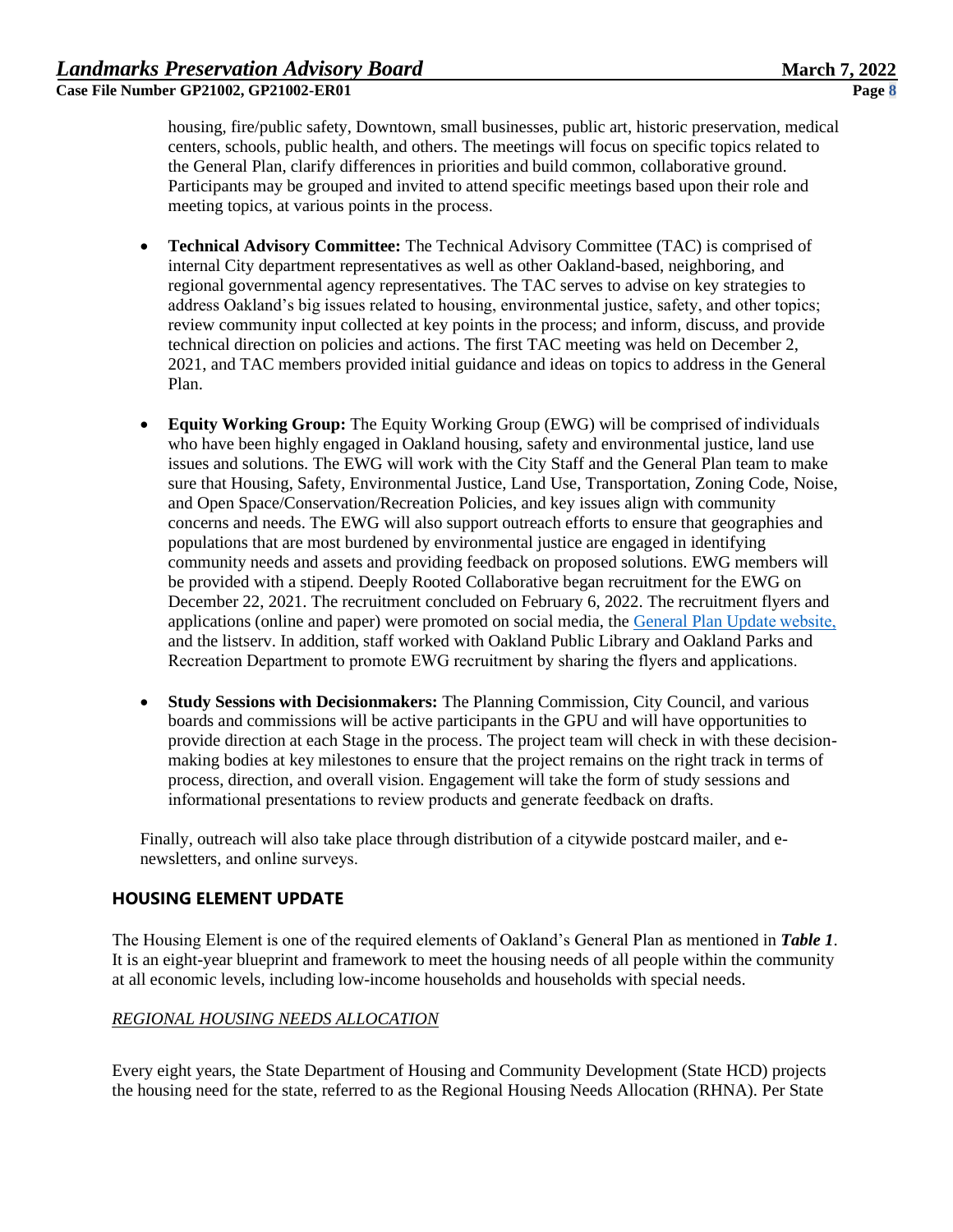law, every jurisdiction shall update their Housing Element every eight years in conjunction with the RHNA allocation.

For the 6<sup>th</sup> RHNA cycle, the Bay Area was allocated 441,176 units (a 234% increase over the last 8-year cycle allocation), with about 26% allocated to Very Low, 15% to Low, 16% to Moderate and 43% to Above Moderate- income households. As a result of this process, the City of Oakland was assigned to accommodate **26,251** units through the RHNA allocation process (a 78% increase compared to the 14,765 units the city was assigned during the last 8-year cycle allocation), for its'  $6<sup>th</sup>$  cycle Housing Element to help meet Oakland's housing goals, including housing for extremely low-income populations. *Table 2* provides a comparison of Oakland's RHNA numbers at all income levels during the 5th cycle, the number of units that were issued building permits between 2015 and 2020, and the 6th cycle RHNA allocation for the City of Oakland. The RHNA allocation for Very Low Income increased by 216% while the above moderate-income allocation increased by 48%.

Pursuant to California Housing Element law, Section 65400 of the California Government Code, Oakland must submit an [Annual Progress Report \(APR\)](https://www.oaklandca.gov/documents/housing-element-annual-progress-reports) to the California Office of Planning and Research (OPR) and to the State HCD by April 1st of each year, using forms and definitions adopted by State HCD. The APR documents implementation of housing programs and to assess the City's progress toward meeting its Regional Housing Needs Allocation (RHNA) during the current 8-year housing element cycle.

As shown in *Table 2*, the City exceeded the total number of target units between 2015-2020, however challenges remain for meeting very low-income, low-income and moderate-income housing targets. Staff has started working on the APR for 2021, which will be submitted to State HCD on April 1, 2022, and published on the City's website along with an informational report o Council soon after its' completion.

| <b>Income Level</b>           | 5 <sup>th</sup> Cycle RHNA<br><b>Units (2014-</b><br>2022) | <b>Units Issued</b><br><b>Building Permits</b><br>$2015 - 2020$ <sup>1</sup> | 6 <sup>th</sup> Cycle RHNA<br><b>Units (2023-</b><br>2031) | % Increase |
|-------------------------------|------------------------------------------------------------|------------------------------------------------------------------------------|------------------------------------------------------------|------------|
| Very Low $(<50\%$ AMI)        | 2,059                                                      | 888                                                                          | 6,511                                                      | 216%       |
| Low $(50-80\% \text{ AMI})$   | 2,075                                                      | 541                                                                          | 3,750                                                      | 80%        |
| Moderate (80-120% AMI)        | 2,815                                                      | 77                                                                           | 4,457                                                      | 58%        |
| Above Moderate (>120%<br>AMI) | 7,816                                                      | 13,616                                                                       | 11,533                                                     | 48%        |
| <b>Total</b>                  | 14,765                                                     | 15,122                                                                       | 26,251                                                     | 78%        |

*Table 2: Oakland's 5 th and 6th Cycle RHNA Numbers and Permitted Units between 2015 - 2020* 

The City's current Housing Element was adopted on December 9, 2014, and the updated Housing Element for the 2023-2031 cycle is due January 31, 2023. The statutory deadline to adopt the 2023-2031 Housing Element is January 31, 2023. All cities have a 120-day grace period from the statutory deadline, and the housing element is considered compliant if adopted during this time.

## *KEY COMPONENTS OF A HOUSING ELEMENT*

The Housing Element content is highly prescribed by State law (California Government Code Sections 65580-65589) and must include: 

• **Housing Needs Assessment**: Examine demographic, employment, and housing trends and conditions and identify existing and projected housing needs of the community, with attention paid to special housing needs (e.g., large families, persons with disabilities)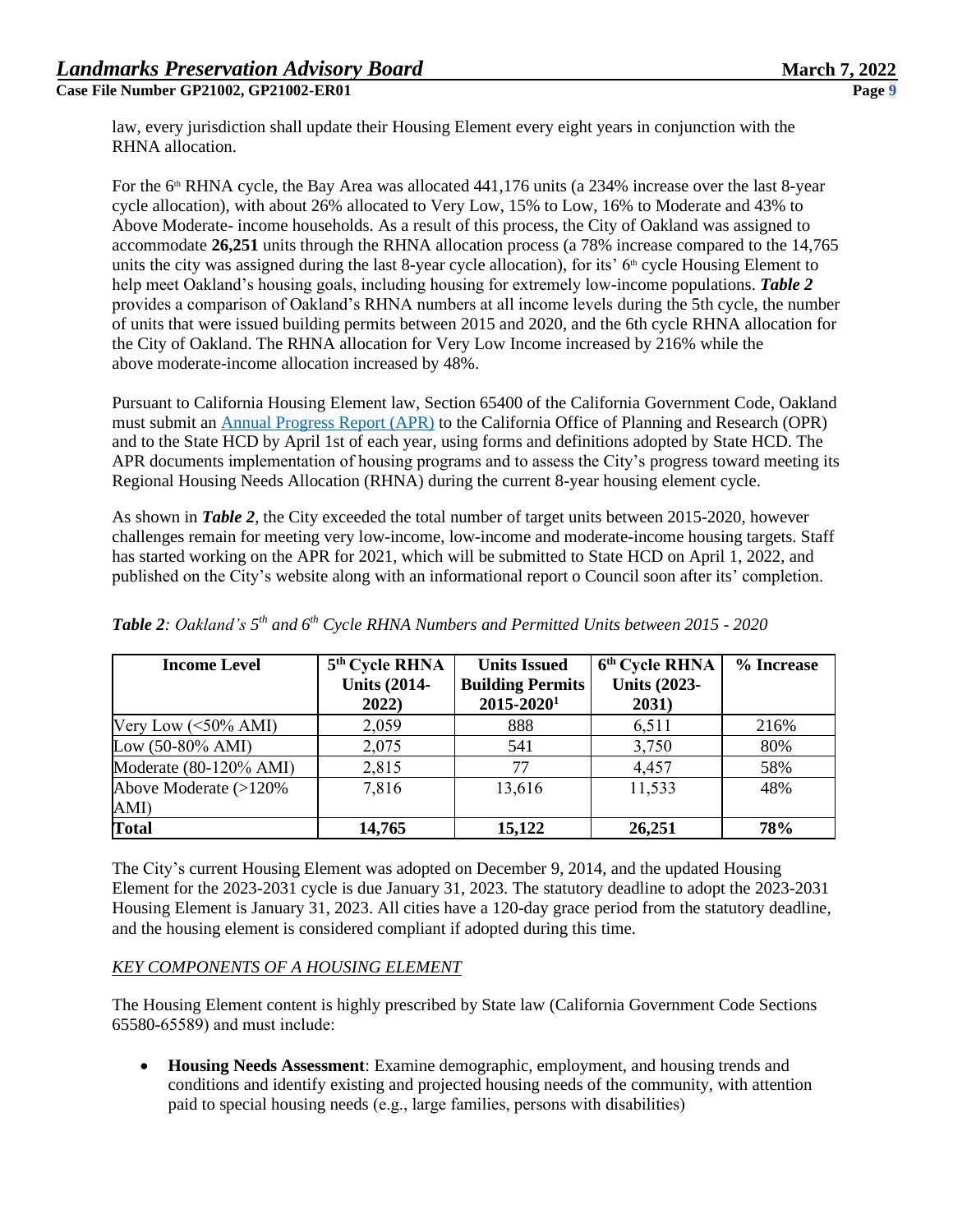- **Evaluation of Past Performance**: Review the prior Housing Element to measure progress in implementing policies and programs.
- **Housing Sites Inventory**: Identify locations of available sites for housing development or redevelopment to ensure there is enough land zoned for housing to meet the future need at all income levels.
- **Community Engagement**: Implement a robust community engagement program, reaching out to all economic segments of the community with special attention paid to engaging traditionally underrepresented groups.
- **Constraints Analysis**: Analyze and recommend remedies for existing and potential governmental and nongovernmental barriers to housing development.
- **Opportunities for Energy Conservation:** Analyze opportunities for energy conservation with respect to residential development.
- **Analysis of Existing Assisted Housing Developments:** Analyze existing assisted housing developments that are eligible to change from low-income housing uses during the next 10 years due to termination of subsidy contracts, mortgage prepayment, or expiration of restrictions on use
- **Policies and Programs**: Establish policies and programs to be carried out during the 2023-2031 planning period to fulfill the identified housing needs, including a rezoning plan and plans to affirmatively further fair housing.

### *New Housing Element Requirements Due to Changes in State Law*

Since the completion of the City's last Housing Element, several newly enacted state laws have revised the Housing Element process and requirements. Some of the key changes for this 6<sup>th</sup> cycle of RHNA and Housing Element update include: 

- Assembly Bill (AB) 72 (2017) provides additional authority to State HCD to scrutinize housing elements and enforce housing element noncompliance and other violations of state housing laws.
- AB 879 (2017) and AB 1397 (2017) require additional analysis and justification of sites listed on a local government's housing sites inventory, additional explanation of the realistic capacity of those listed sites, and further scrutiny of governmental and nongovernmental constraints that limit the production of housing.
- AB 686 (2018) requires local governments to Affirmatively Further Fair Housing (AFFH) by including in revised housing elements (1) an assessment of fair housing; (2) equitable distribution of housing to meet the needs of households at all income levels and dismantle segregated living patterns with integrated and balanced living patterns; (3) policies and programs that address fair housing barriers and promote fair housing patterns; and (4) a comprehensive, collaborative, accessible, inclusive, and equity-driven public engagement approach.
- AB 215 (2021) extends the housing element compliance review process by requiring local governments to make draft housing elements available for public review prior to submittal to State HCD rather than conducting concurrent review. The draft must be made publicly available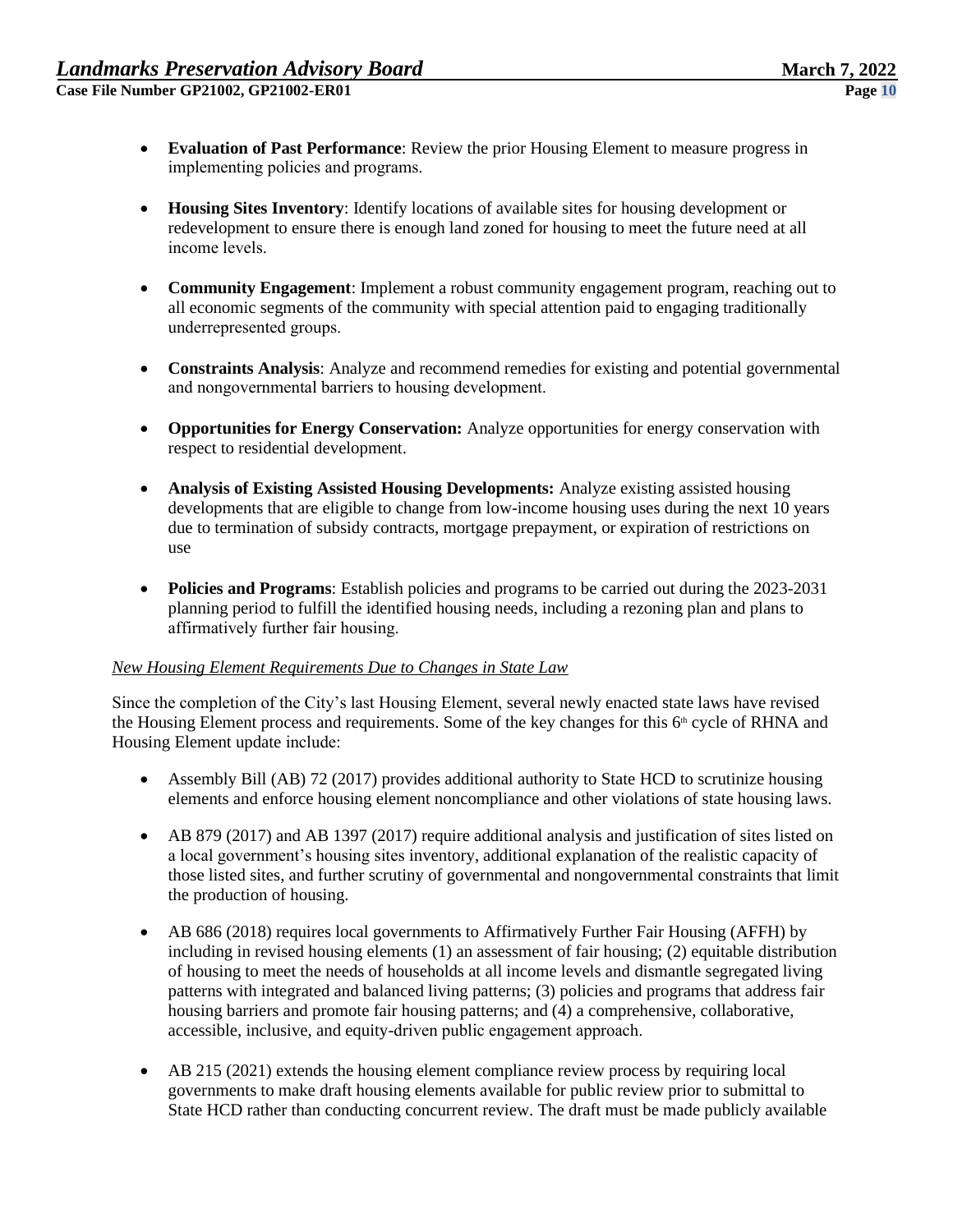for at least 30 days, and the local government must consider and incorporate public comment for at least 10 business days, before sending the draft to State HCD. AB 215 also increased State HCD's review period of the first draft element submittal from 60 to 90 days and within 60 days of its receipt for a subsequent draft amendment or adoption. However, the January 31, 2023, statutory deadline remains the same, even as these new requirements have significantly added to the time a city needs to complete the overall housing element update process.

- AB 1398 (2021) revises the consequences for local governments that miss the deadline for housing element adoption. Local governments must complete rezoning no later than one year from the statutory deadline for adoption of the housing element if that jurisdiction fails to adopt a housing element that State HCD has found to be in substantial compliance with state law within 120 days of the statutory deadline. The City retains the three-year rezoning period if the housing element is adopted within 120 days of the statutory deadline.
- AB 1304 (2021) clarifies that a public agency has a mandatory duty to comply with existing Housing Element AFFH requirements. AB 1304 revises the items to be included in AFFH analysis and requires that analysis to be done in a specified manner. In addition, the housing inventory must analyze the relationship of the sites identified in the inventory to the city's duty to affirmatively further fair housing.

### **PRELIMINARY FINDINGS**

See **Attachment B** for the preliminary findings on: (1) the progress and accomplishments made by the City to implement policies adopted in the City's 2015-2023 Housing Element; (2) housing needs; (3) assessment of fair housing; and (4) preliminary housing sites options.

The City is in the early stages of identifying parcels that could potentially be utilized in the Housing Element sites inventory. Planning staff have not prepared a draft sites inventory and is looking for feedback from decisionmakers and the public on the criteria that should be used to identify appropriate sites for housing, to rule out sites as appropriate, as well as information on the suitability of particular sites. The preliminary housing sites map provided is intended to provide a visual discussion guide by utilizing multiple data sets combined with specified site criteria to identify sites where planned/zoned residential capacity may realistically be achieved.

The data sets included: a) 2021 Alameda County Assessor's vacant land data; b) available opportunity sites from the 2015-2023 Housing Element; c) opportunity sites identified in various specific plans including the Draft Downtown Oakland Specific Plan, the West Oakland Specific Plan, the Lake Merritt Station Area Plan, and the Broadway Valdez Specific Plan; d) City-owned surplus land; and e) BARTowned sites.

While the map is intended to provide a large range of sites to conceivably include in the draft housing inventory, Planning staff have taken initial steps to remove sites that include constraints that limit their availability or appropriateness for future development. Analyses of recent building permit data as well as site-specific constraints and opportunities have been used to inform assumptions made for the housing capacity of sites identified as developable. Preliminary criteria used to analyze the sites include environmental constraints, site constraints (Slopes >30%), proximity to Very High Fire Hazard Severity Zones (VHFSZ), seismic hazards (Alquist Priolo Zones), hazardous sites (brownfields, former landfill sites), Airport hazards,100-year floodplain, zoning, and building permit data; and other knowledge and information compiled by City staff in the Planning and Building Bureau. Additionally, the City will need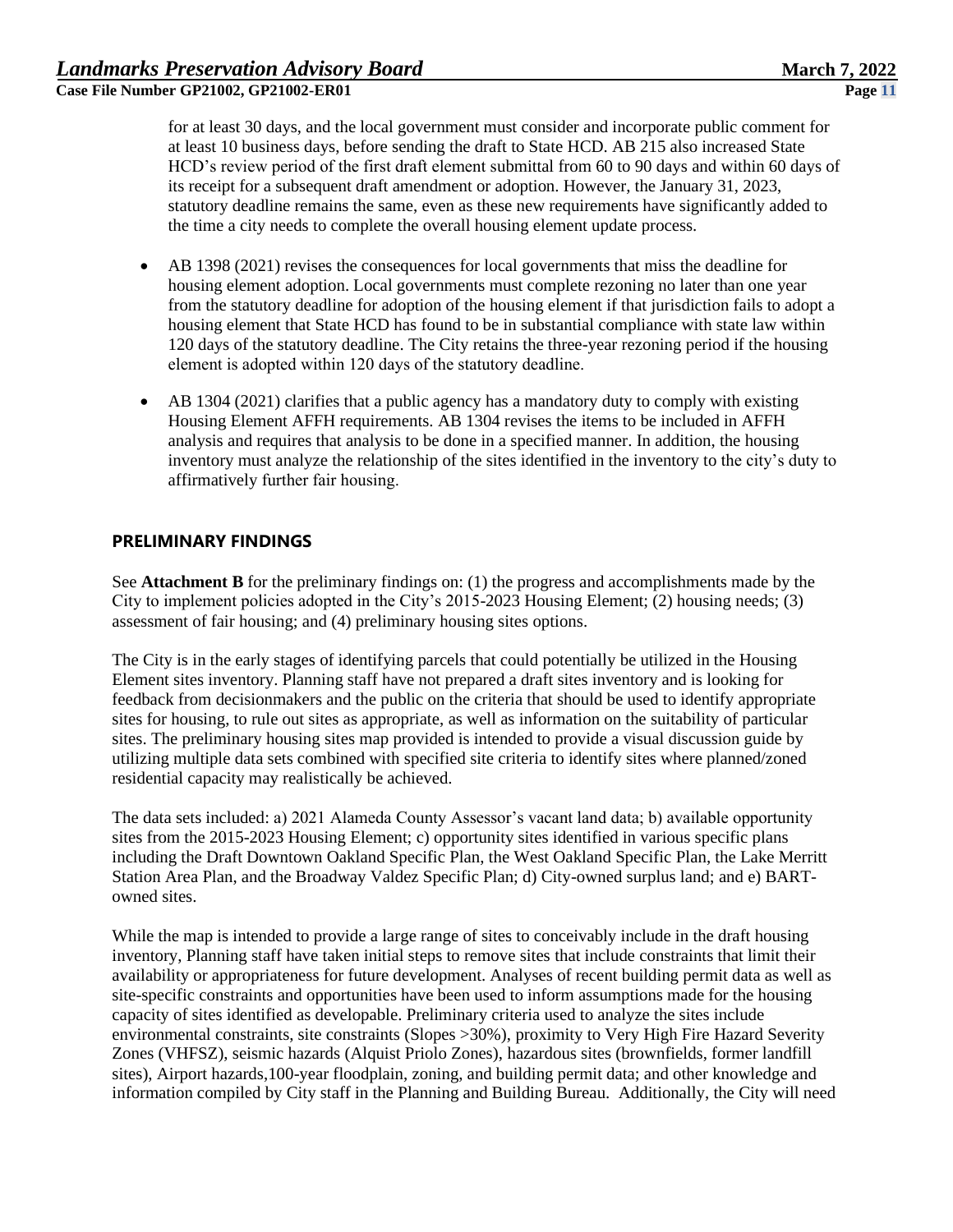to apply an equity lens to the development of the site inventory to ensure that future development is consistent with the City's obligation to Affirmatively Furthering Fair Housing.

This data has been compiled, organized, and mapped using Geographic Information Systems (GIS).

# **DISCUSSION QUESTIONS**

Staff are seeking feedback on the initial findings presented. To that end, the Board is asked to address the following questions: 

### 1. **Sites Inventory**

- Does this general pattern of sites make sense for housing site locations, particularly keeping in mind different housing need tiers (very-low; low; moderate; above moderate)?
- Are there other opportunities for housing elsewhere in the City (beyond sites identified on the map)? *Note: There will be opportunities for additional housing sites (beyond eight years) identified as part of the Land Use Element Update.*

### 2. **Policies and Programs:**

- Based on past housing accomplishments, what new policies, actions, or programs would you like the Housing Element to pursue?
- Are there any changes to existing policies or programs that should be considered?

#### **ENVIRONMENTAL DETERMINATION**

The City of Oakland will be preparing a Phase I Program Environmental Impact Report (EIR) to assess the environmental impacts of the Environmental Justice, Housing, and Safety Elements, and related Phase I amendments, including any implementing zoning program, in compliance with the provisions of the California Environmental Quality Act (CEQA). The Phase 1 Program EIR will focus on growth forecasts and potential housing sites, and also aim for mitigation measures that staff could apply as standard conditions of approval for projects, particularly those involving housing development. Key effort will also focus on the intended use of this Program EIR to support the City's use of CEQA streamlining provisions and tiered documents for the environmental review of future plans and projects. The EIR will serve both to inform the public and decision makers of potential environmental impacts and the mitigation measures associated with the Plan's implementation.

## **ACTION REQUESTED OF THE LANDMARKS PRESERVATION ADVISORY BOARD**

Staff recommends that the Landmarks Preservation Advisory Board conduct a study session and receive public comments, discuss, and provide feedback to staff on: 1) additional housing site locations and 2) policies and programs to explore based on initial background information.